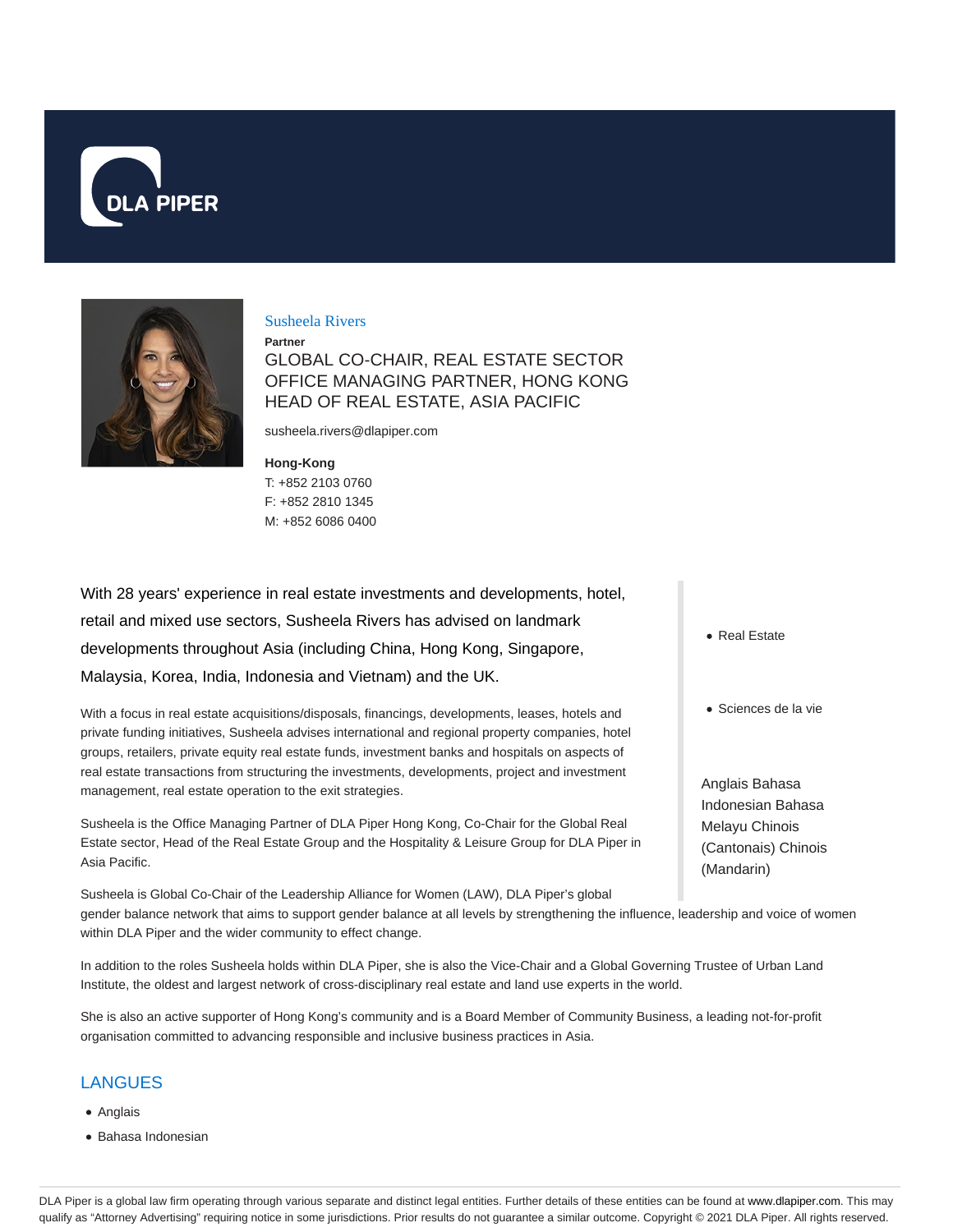- Bahasa Melayu
- Chinois (Cantonais)
- Chinois (Mandarin)

# **EXPÉRIENCE**

- Advising Ping An Insurance on the 30% share acquisition from and joint venture with Sun Hung Kai Properties in developing the commercial / retail complex at the West Kowloon Station in Hong Kong with consideration of around HKD11 billion.
- Acting for The Canada Pension Plan Investment Board (CPPIB) in connection with the acquisition of an interest in a mixed use real estate development project in China from Longfor (a Hong Kong listed public company) as well as the subsequent joint venture and related financing arrangements.
- Advising fund manager CBRE GI in relation to the recapitalization of the fund by the existing of numerous shareholders and the entry by new investors in relation to KLCC Suria.
- Acting for Tesco in relation to all real estate acquisition work in the PRC including structuring their acquisitions. We are assisting on all due diligence, preparation and negotiation of the acquisition agreements whether by way of on shore or off shore share purchase or direct asset acquisition, development and construction agreements, project and management services agreements, leasing documentation and other ancillary documentations and advising on structural, off shore and on shore company formations and other issues.
- Representing Tesco in its share transfer to, and joint venture formation with, HSBC Nan Fung Fund, Henderson Property fund and Fuxin Group respectively, involving eight underlying mall properties in China.
- Advising Fingen Group, a renowned Italian luxury outlet developer/operator, in its share transfer to, and formation of, an outlet fund jointly established by Henderson Property Fund, Harvard Fund, Gaw Capital and Fingen Group, involving one existing and two potential outlets in China.
- Representing Blackstone in its acquisition of retail property in Beijing and its joint venture with an experience sales and leasing entity.
- Representing City E-solution, a listing company in HK and a member of CDL group, in its senior housing fund formation (including fund documentation), in which City E-solution and Easterflair jointly acted as sponsor and anchor investor to the fund.
- Representing a Singapore fund on their China real estate investments and divestments.
- Representing Macquarie Retail Real Estate on its acquisition and joint venture with local partners in relation to two development projects in Xi'an and Jinan respectively.

# DIPLÔMES

# Qualifications professionnelles

- Solicitor of the Senior Courts of England and Wales
- Solicitor of the High Court of Hong Kong

# Expérience antérieure

Prior to joining DLA Piper in Hong Kong, Susheela was at a London-based global law firm, working in their London office.

# **Reconnaissance**

- Recognized in the Hall of Fame for Real Estate in Hong Kong by Legal 500 in 2021.
- Ranked as a leading individual in the area of Real Estate by Legal 500 in 2014, 2015, 2016, 2017, 2018, 2019 and 2020.
- Ranked as a leading individual in the area of Real Estate: Hong Kong Based (International Firms) by Chambers & Partners in 2012, 2013, 2014, 2015, 2016, 2017, 2018, 2019, 2020 and 2021.
- Acknowledged as Who's Who of Hospitality Lawyers 2020.
- Acknowledged as "Best in Real Estate" by Euromoney Legal Media Group Asia Women in Business Law Awards 2014, 2019.